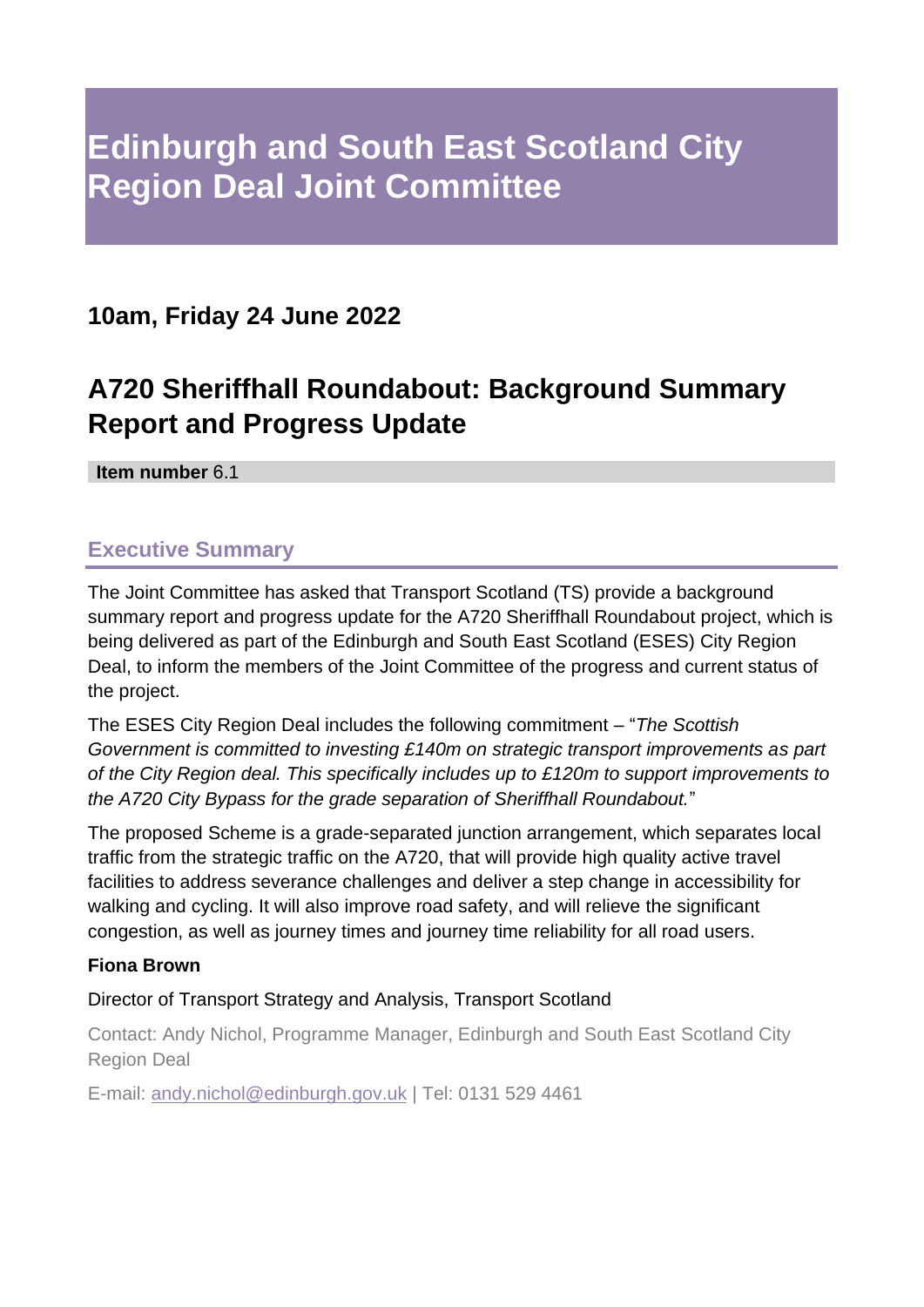**Report**

## **A720 Sheriffhall Roundabout**

#### **1. Recommendations**

 $1.1$ Note progress of the proposed Scheme as detailed in this background summary report and progress update.

#### **2. Background**

- 2.1 The existing A720 Sheriffhall roundabout is currently the only junction on the Edinburgh City Bypass that is not grade-separated, which means the City Bypass is at the same level as the A7 and A6106 local approach roads. This at-grade, six-way junction, often experiences significant queuing, especially during peak hours.
- 2.2 The purpose of the proposed Scheme is to separate local traffic from strategic traffic on the bypass, thus improving traffic flow journey times, journey time reliability and safety for all users. The upgrading of the Sheriffhall Roundabout will remove a barrier to both local and strategic movements and provide benefits for businesses, travellers and local communities, as well as reducing severance across the junction for all travellers including those travelling by bus, walking and cycling. Additionally, grade separating the Junction will provide a continuous uninterrupted dual carriageway along the Edinburgh City Bypass, providing consistency with the other junctions which are all grade separated.
- 2.3 The proposed Scheme is being delivered as part of the Edinburgh and South East Scotland City Region Deal (ESESCRD) signed in 2018, which includes Scottish Government funding for strategic transport improvements in the next 15 years, including up to £120 million specifically to support improvements for the grade separation of Sheriffhall Roundabout. The ESESCRD Joint Committee ratified their support for the proposed Sheriffhall Roundabout Scheme at their meeting on 3 September 2021.

#### **3. Main report**

#### **Overview of the A720 Sheriffhall Roundabout Scheme**

3.1 The proposed Scheme is a grade-separated junction arrangement providing new high-quality grade-separated active travel routes across the junction for all approach roads that connect with the wider network. It separates local traffic from the strategic traffic on the A720, relieving the significant congestion at this location,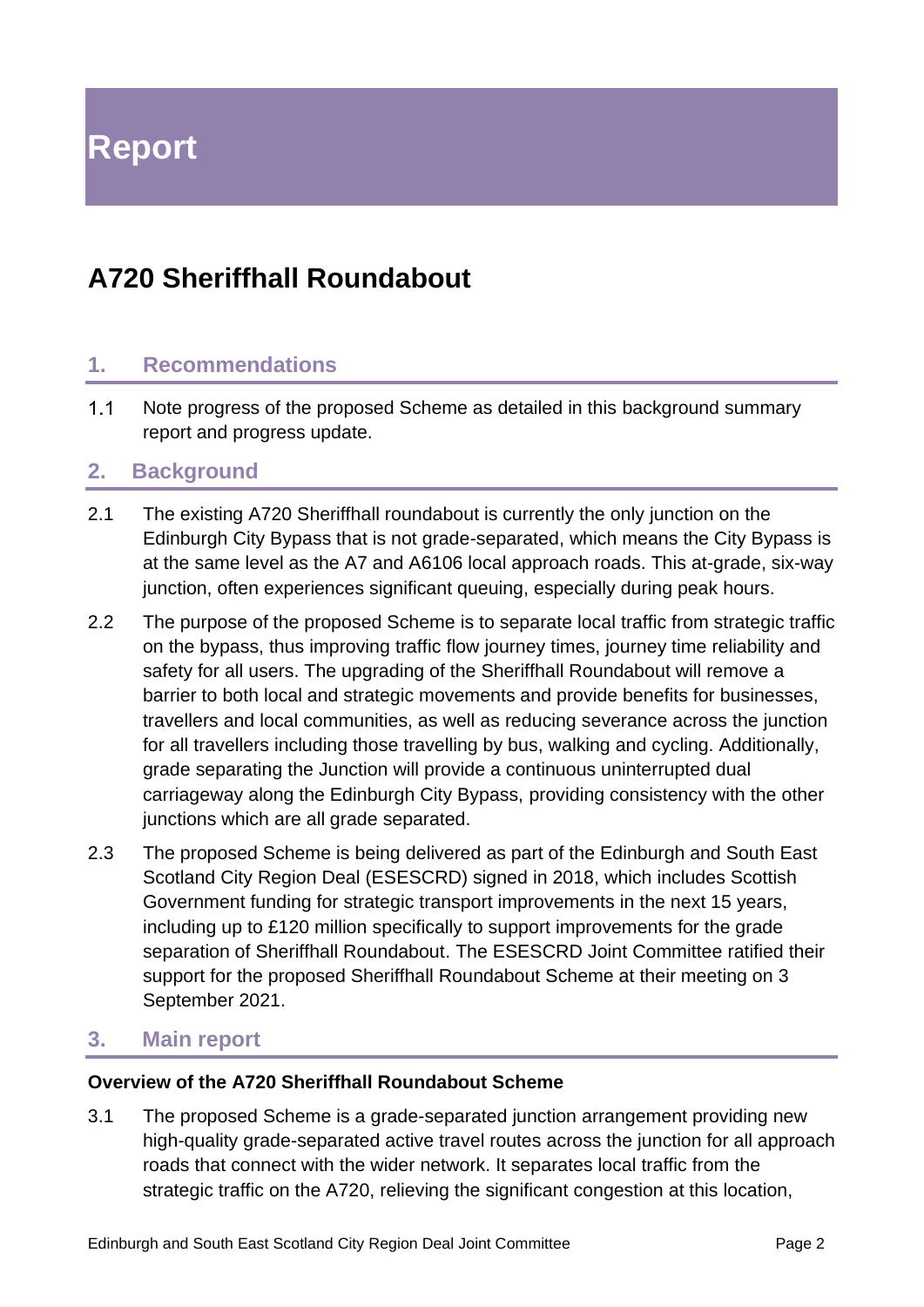improving road safety, journey times and journey time reliability for all road users. The proposed Scheme also facilitates planned development in the ESES region.

- 3.2 Improved operating conditions at the junction will provide significant improvements in bus journey time and also reliability compared to the present, providing opportunities for operators to plan for improved services. The proposed Scheme also provides additional ducting to facilitate future full signalisation and enable the future deployment of bus priority signal systems should partners desire.
- 3.3 Modelling the effects of the proposed Scheme indicates a reduction in average journey times, for all road traffic including buses, on the local roads passing through the roundabout at year of opening, compared to the "no-scheme" scenario, by a:
	- 30% decrease on the A7 northbound (from 8.8 minutes to 6.2 minutes)
	- 23% decrease on the A7 southbound (from 7.3 minutes to 5.6 minutes)
	- 8% decrease on the A6106 northbound (from 2.8 minutes to 2.6 minutes)
	- 72% decrease on the A6106 southbound (from 9.7 minutes to 2.7 minutes)
- 3.4 Further to a request from City Region Deal partners, Transport Scotland undertook a [review of the public transport and active travel elements,](https://www.transport.gov.scot/publication/a720-sheriffhall-public-transport-active-travel-review-report/) which was published in December 2020 and confirmed that every practical opportunity had been taken to maximise the benefits of these elements within the proposed Scheme whilst not creating additional impacts for local landowners, residents and business.
- 3.5 The active travel elements in the proposed Scheme will provide high quality facilities to address severance challenges and deliver a step change in accessibility for walking and cycling.

#### **National and Regional Context**

- 3.6 Sheriffhall is an important part of the transport network in the South East of Scotland and sits within a wider national and regional context, as outlined below.
- 3.7 The grade-separation of Sheriffhall formed one of a number of recommendations of the first Strategic Transport Projects Review (STPR1) within the ESES region which together provided a multi-modal package of rail, park and ride and other interventions.
- 3.8 Transport Scotland is also taking forward the second Strategic Transport Projects Review.
- 3.9 It is within this wider national and regional multi-modal package of interventions to enhance the operation and safety of the strategic and regional transport networks that the grade-separation of Sheriffhall is being taken forward to address issues on a key route in the region, supporting the communities and economies served by the A720.

#### **Next Steps/Timetable**

3.10 The draft Orders and Environmental Statement for the proposed Scheme were published on 5 December 2019. On closure of the statutory consultation period on 31 January 2020, there were 2,771 objections to the draft Orders.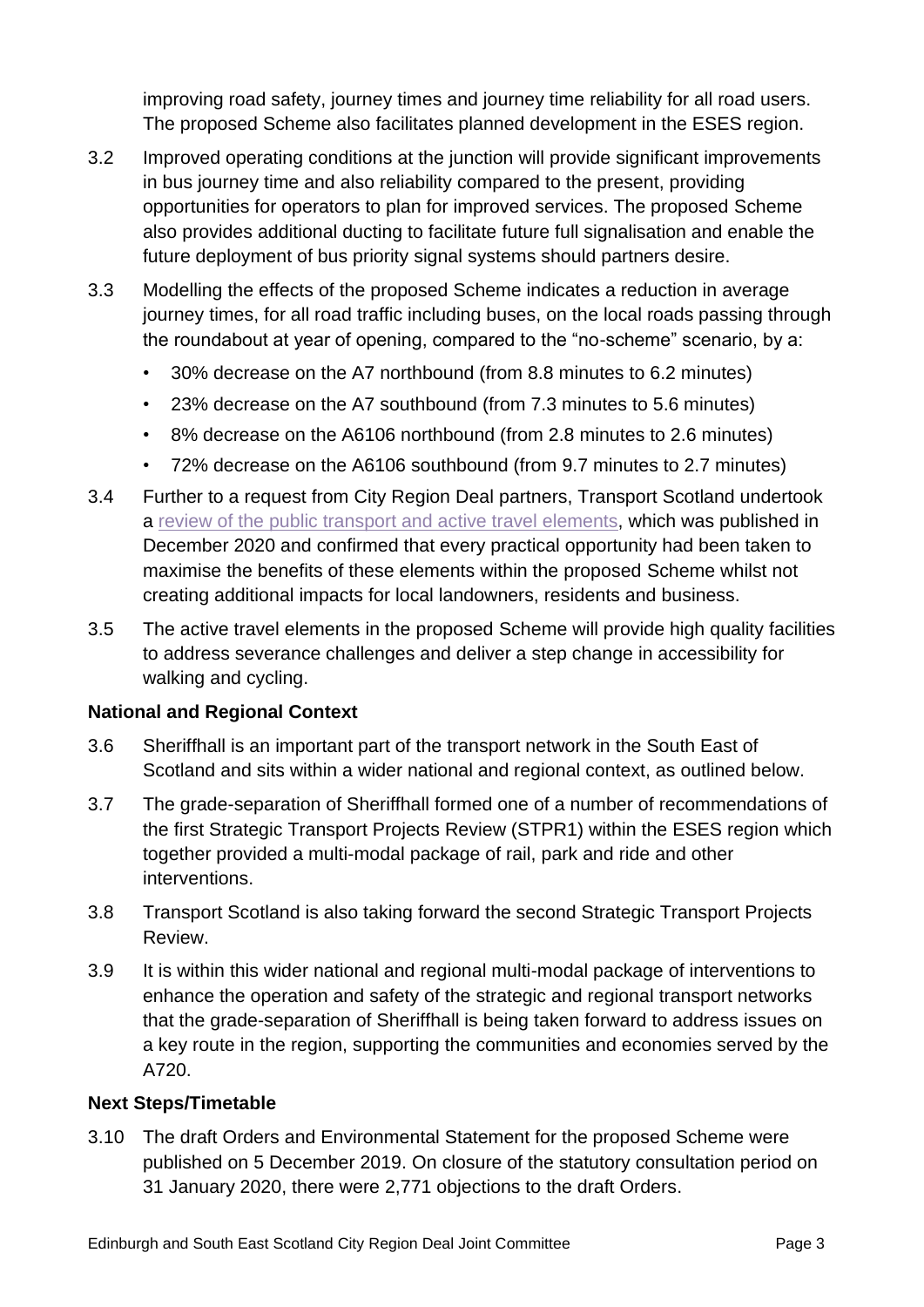- 3.11 In recognition of the high number and the "climate change" content of representations received, it was agreed with City Region Deal partners that the proposed Scheme would be reviewed to ascertain whether further improvements to active travel and public transport facilities would be feasible – this is the review referenced above under point 3.4.
- 3.12 Following a period of extensive consideration of the points raised in objection, Transport Scotland has now concluded the process of issuing formal responses to all those who submitted an objection.
- 3.13 Transport Scotland remains of the view that the proposed Scheme is justified and forms a balanced component of the Scottish Government's transport plan, sitting alongside its carbon reduction aspirations, in improving local and regional traffic movements and supporting economic growth. Whilst Transport Scotland shall continue to engage with objectors, given the nature and volume of the objections, it is unlikely that any further objections will be resolved without recourse to a Public Local Inquiry (PLI). Transport Scotland is also of the view that a PLI is the most expedient method of moving the proposed Scheme forward. Excessive time spent in pre-inquiry negotiations will unnecessarily prolong the statutory processes necessary to deliver and construct the proposed Scheme.
- 3.14 Consequently, Transport Scotland, on 28 March 2022, commenced the process to seek Ministerial approval and make arrangements with the Planning and Environmental Appeals Division (DPEA) for a PLI to be held. On 26 May 2022 the DPEA has appointed a Reporter to take forward the PLI for the proposed Scheme.
- 3.15 Timescales for the prospective PLI are now outwith the control of Transport Scotland, and shall be set by the independent Reporter appointed by the DPEA, however it is expected that the PLI will be held later this year.
- 3.16 Delivery of the proposed Scheme can only commence if approved under the relevant statutory procedures. Only following completion of statutory consents can a programme be set for delivery of the proposed Scheme.

## **4. Financial impact**

4.1 The [City Region Deal,](https://esescityregiondeal.org.uk/s/ESESCR-Deal-Document-6-August-2018-signed-9758.pdf) signed in August 2018, includes a commitment by the Scottish Government of up to £120m to support improvements to the A720 City Bypass for the grade separation of Sheriffhall Roundabout. Any financial risk to deliver the project sits with Scottish Ministers and not the City Deal partners.

## **5. Alignment with Sustainable, Inclusive Growth Ambitions**

- 5.1 The proposed A720 Sheriffhall scheme will provide a significant strategic contribution to the City Region Deal Themes 1 (Accelerating inclusive growth), 2 (Removing the physical barriers to growth) and 4 (Targeted employability and skills interventions).
- 5.2 It will also provide opportunities for greater levels of movement by public transport, complemented by wider proposals being progressed by partners through the emerging Bus Service Improvement Partnership for the region and work to be